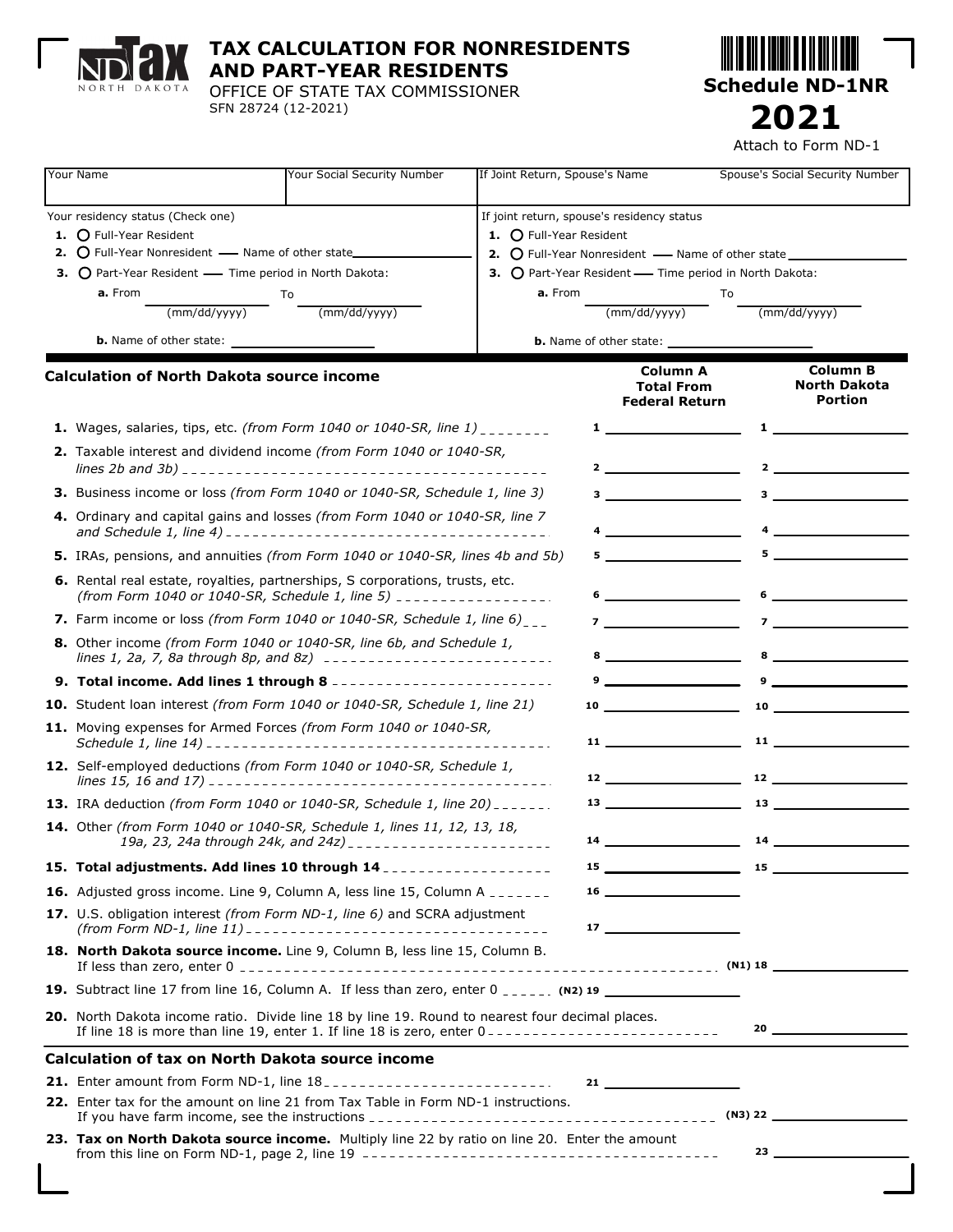28724 (12-2021), Page 2

## **Who must complete**

If you were a full-year nonresident or a part-year resident of North Dakota during the tax year, you must complete this schedule to calculate your tax. If married filing jointly, this applies if either spouse was a nonresident of North Dakota for part or all of the tax year. If you were a full-year resident of Minnesota or Montana, and all of your income is exempt from North Dakota tax under reciprocity, do not complete this schedule. See "Reciprocity" in the Form ND-1 instruction booklet for more information.

# **How to complete**

Fill in your name, social security number, and residency status at the top of the schedule. If you were a part-year resident of North Dakota during the tax year, enter the dates you were a resident of North Dakota. If you were a full-year nonresident or partyear resident, enter the name of the other state where you were a resident. If, instead of a state, you were a resident of a foreign country, enter the name of the country. Complete Columns A and B as instructed below.

# **Column A instructions**

Complete Column A, lines 1 through 14, by filling in the total amounts from your federal income tax return, as instructed on each line.

# **Column B instructions**

Complete Column B, lines 1 through 14, by filling in the portion of the amount in Column A that is reportable to North Dakota, as explained in the following instructions for each line in Column B. If part or all of a North Dakota income amount reportable in Column B was entered on Form ND-1, line 6, 8, 9, 10, or 11, or on Schedule ND-1SA, line 1 or 2, because it is exempt from North Dakota income tax, only enter the taxable portion in Column B.

## **Line 1, Column B**

Enter wages, salaries, tips, commissions, bonuses, and other compensation received for services performed in North Dakota while a nonresident, and all compensation received while a North Dakota resident. Do not enter compensation received while a nonresident if it is:

• Exempt from North Dakota income tax under the income tax reciprocity agreement with Minnesota or Montana.

- Received for active duty service in the U.S. armed forces.
- Received by an individual who is a civilian spouse of a nonresident U.S. armed forces servicemember stationed in North Dakota, and who is in North Dakota for the sole purpose of residing with the servicemember.
- Exempt from North Dakota income tax under federal interstate commerce law covering certain rail, motor, air, and water carrier employees working in multiple states on a regular basis.
- Exempt under North Dakota's mobile workforce law covering certain employees who work in North Dakota for less than 21 days—see N.D.C.C. § 57-38-59.3.

## **Line 2, Column B**

Enter amounts received (or credited to your account) while a North Dakota resident. Also include North Dakota source interest and dividends received from a passthrough entity (e.g., a partnership) while a nonresident. Do not enter interest from U.S. obligations.

## **Line 3, Column B**

Enter net income or loss attributable to the portion of a sole proprietorship operated in North Dakota while a nonresident, and net income or loss from a sole proprietorship (regardless of where its operations are located) while a North Dakota resident. Do not enter net income or loss from a personal or professional service business operated in North Dakota while a Minnesota resident if the income is exempt from North Dakota income tax under the reciprocity agreement with Minnesota.

## **Line 4, Column B**

Enter net gains and losses from tangible property in North Dakota received while a nonresident, and net gains and losses from all property (regardless of its location) received while a resident. Also enter your share of North Dakota-source net gains and losses received from a passthrough entity (e.g., a partnership) while a nonresident.

## **Line 5, Column B**

Enter amounts received while a North Dakota resident.

## **Line 6, Column B**

Enter net income and losses from the rental of tangible property in North Dakota received while a nonresident, and net income and losses from the rental of all property (regardless of location) received while a North Dakota resident.

Enter royalties and other income, less related expenses, from interests in oil, coal, or other mineral property in North Dakota received while a nonresident, and net income from all mineral properties (regardless of location) received while a North Dakota resident.

Enter North Dakota ordinary income or loss, net rental income, and other income not reported on other lines received from a passthrough entity (e.g., a partnership) while a nonresident, and all similar types of income and losses received from a passthrough entity while a North Dakota resident.

Enter North Dakota-source income and losses from an estate or trust received while a nonresident, and all income and losses received from an estate or trust while a North Dakota resident. Do not include interest, dividends, pensions, or annuities received from an estate or trust while a nonresident.

## **Line 7, Column B**

Enter net income or loss attributable to the portion of a farm operated in North Dakota while a nonresident, and net income or loss from a farm (regardless of its location) while a North Dakota resident.

## **Line 8, Column B**

Enter amounts received while a North Dakota resident, and amounts received from North Dakota sources while a nonresident. Unemployment compensation is from a North Dakota source if attributable to work performed in North Dakota. Do not enter state and local income tax refunds, alimony, and social security benefits received while a nonresident.

If you were a part-year resident of North Dakota, determine the amount of your taxable social security benefits to include on this line by multiplying the total gross social security benefits received while a resident by a percentage equal to the total taxable portion of your social security benefits divided by your total gross social security benefits.